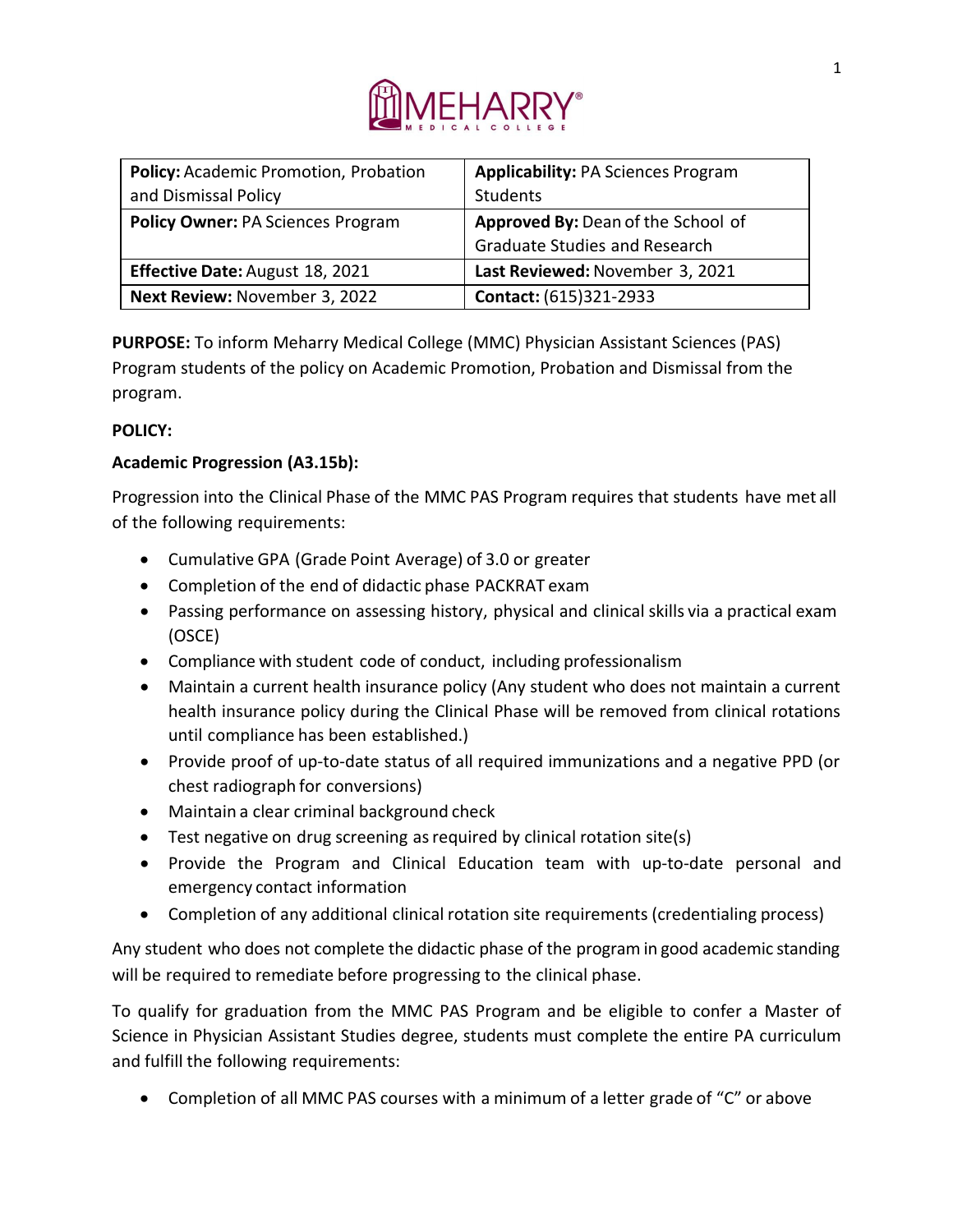

| Policy: Academic Promotion, Probation    | <b>Applicability: PA Sciences Program</b> |
|------------------------------------------|-------------------------------------------|
| and Dismissal Policy                     | Students                                  |
| <b>Policy Owner: PA Sciences Program</b> | Approved By: Dean of the School of        |
|                                          | <b>Graduate Studies and Research</b>      |
| Effective Date: August 18, 2021          | Last Reviewed: November 3, 2021           |
| Next Review: November 3, 2022            | Contact: (615)321-2933                    |

- Satisfactory completion of all PAS program courses with a minimum GPA of 3.0 or greater
- Successful complete of all clinical phase courses
- Successfully pass all summative assessments
- Compliance with all institutional and program policies and procedures
- Settlement of all financial obligationsto the institution
- Completion of all graduation clearance requirements as instructed by the Registrar

Only students who have completed all the above requirements by April 30th will receive a diploma with the published commencement date. Those completing all requirements after April 30th will receive a diploma with the date of June 30th, October 31st, or December 31st.

## **Non-Academic Probation/Dismissal Policy:**

Any violation of published institutional or program policies pertaining to conduct unbecoming of a MMC PAS student, regardless of the student's calculated grade for a particular course, should be reported to the Student Progress and Promotion Committee.

Based on the incident(s) and associated documentation, the committee may recommend disciplinary action, including but not limited to counseling, oral reprimand, written reprimand, probation, restitution, suspension, and expulsion. The recommended actions will be provided to the student in writing, with acknowledgement of receipt and a copy placed within the student's file.

Students have a right to appeal the disciplinary action following the Institution's appeal policy and procedure.

### **DEFINITIONS:**

Academic Progression – satisfactory completion of all or sufficient subjects to enable a student to progress towards completion of an accredited program.

Academic Probation – is a status given to students who do not meet minimum academic requirements in any given term.

### **PROCEDURE:**